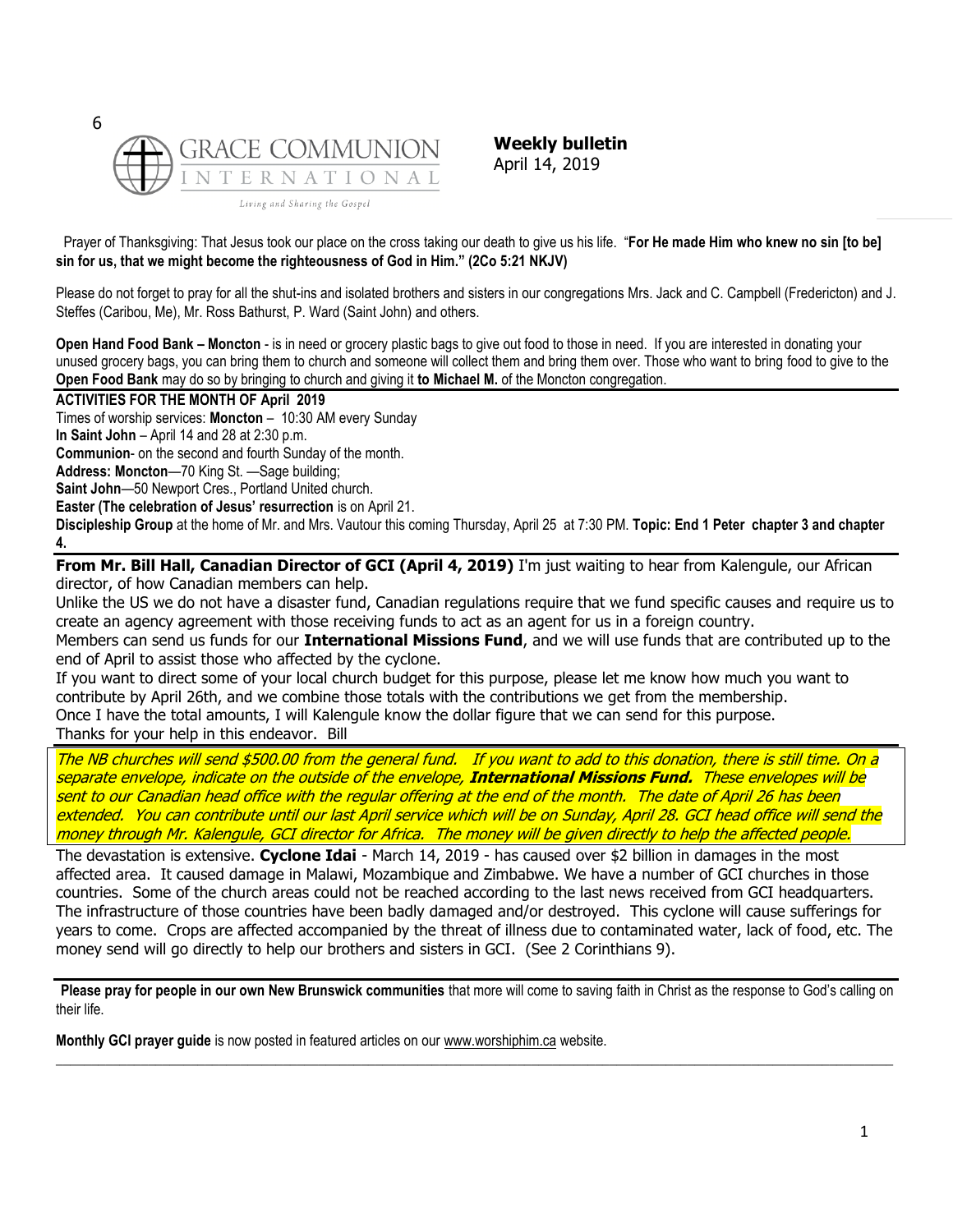# **OLD TESTAMENT LAWS: THE LAW IS HOLY, JUST AND GOOD — A STUDY OF MATTHEW 5**

**(from** [https://www.gci.org/articles/the-law-is-holy-just-and-good-a-study-of-matthew-5/\)](https://www.gci.org/articles/the-law-is-holy-just-and-good-a-study-of-matthew-5/)

We are no longer under the supervision of the law, writes Paul (**[Galatians 3:25](https://biblia.com/bible/niv/Gal%203.25)**). But the same apostle also writes, "the law is holy, and the commandment is holy, righteous and good" (**[Romans 7:12](https://biblia.com/bible/niv/Rom%207.12)**). He even writes that the old covenant came "with glory" (**[2 Corinthians 3:7](https://biblia.com/bible/niv/2%20Cor%203.7)**). (However, he says in the next verse that the new covenant is "even more glorious." We'll examine 2 Corinthians 3 in chapter 17.)

The old covenant — including its sacrifices, rituals, and circumcision — was good. It was exactly what Israel needed. But once Christ came, the old covenant became obsolete. The sacrifices and circumcision are no longer a standard of righteousness. It would be wrong to pull out an obsolete law and command it for Christians today.

### **Which laws?**

**[Romans 7:12](https://biblia.com/bible/niv/Rom%207.12)** tells us that the law is good — but does this mean the law requiring physical circumcision is still in force? Of course not. This verse does not tell us *which laws* are good. It does not tell us which laws apply to us today. We can't just quote the Old Testament for the laws we like, and ignore it for the laws we don't like. That would be a misuse of the Bible. But **[Romans 7:12](https://biblia.com/bible/niv/Rom%207.12)** does tell us to be cautious. Any law that God gave is a good law — but it is not necessarily good for us today. Paul says that we "uphold" the law by our faith in Christ. We are not a lawless people. But again, we must ask, *which* laws? The verse does not tell us.

Paul says that we cannot be declared righteous by keeping the law (**[Romans 3:20](https://biblia.com/bible/niv/Rom%203.20)**), but that does not mean that we reject the law, either. We want to obey God, to do what he wants us to do, even if we can't do it perfectly. **"Shall we sin because we are not under law but under grace? By no means!" ([Romans 6:15\)](https://biblia.com/bible/niv/Rom%206.15).**

The law tells us what sin is (**[Romans 7:7](https://biblia.com/bible/niv/Rom%207.7)**) — but which law? Does the law of circumcision tell us what sin is? Not any more. The laws of sacrifice do not tell us what sin is. Obsolete laws cannot tell us what sin is, so we need to be sure that we are not putting our idea of law into Paul's meaning. We need to find out what law Paul himself meant, and which laws he himself kept.

He tells us this in **1 Corinthians 9**, where he explains his missionary strategy: **"Though I am free and belong to no man, I make myself a slave to everyone, to win as many as possible. To the Jews I became like a Jew, to win the Jews. To those under the law I became like one under the law (though I myself am not under the law), so as to win those under the law" (verses 19-20)**. When he was trying to win Jewish people to Christ, he acted like a Jew. (See **[Acts 21:26](https://biblia.com/bible/niv/Acts%2021.26)** for an example.) He could act like he was "under the law" even though he knew he was not.

**"To those not having the law I became like one not having the law (though I am not free from God's law but am under Christ's law), so as to win those not having the law" (verse 21).** Paul even felt free to act like he was not under the law. He could act like a Gentile, even as Peter did (**[Galatians 2:14\)](https://biblia.com/bible/niv/Gal%202.14).** The laws that separated Jews from Gentiles were no longer in force, and Paul did not have to obey them. He could obey them if he wanted to, when it was helpful for others, but he did not have to.

The law that Paul was under was **"Christ's law" — "the law of Christ" ([Galatians 6:2](https://biblia.com/bible/niv/Gal%206.2)**). This is the law that is holy, just, and good. This is the law that defines sin. Christ is the standard of righteousness; the old covenant is not. **Two ways to look at the law**

Let's go back to **[Romans 3:31](https://biblia.com/bible/niv/Rom%203.31)**. There is a moral law that was not nullified by Christ. This law is holy, just and good. And the obvious question is, what is this law? It is tempting at this point to put our words into Paul's pen by saying precisely what "the law" is. Lutherans have their idea, Calvinists have theirs, Adventists have theirs, etc.

Is this "law" identical to the Ten Commandments? I see no evidence in the New Testament that anyone equated "the law" with only the Ten. Is "the law" larger? Does it include all of the Ten? Or are only some of the Ten in the eternal law? How can we tell? That brings us back to the central question, and unfortunately **[Romans 3:31](https://biblia.com/bible/niv/Rom%203.31)** does not tell us exactly what we want to know. It simply tells us that there is a law that continues to be valid. Other parts of Romans tell us that there is also a God-given law that has expired. How do we fit this into **[Romans 3:31](https://biblia.com/bible/niv/Rom%203.31)**? Let's take circumcision as an example. Do we nullify this law by faith? The answer could be developed in two ways. Both have some validity.

First, we could say no, we do not nullify the law of circumcision by faith. Rather, we uphold it and we keep it better, in the heart instead of in the flesh. Similarly, we keep all the rituals and ceremonies better, by faith in Christ, even though we do not keep them in the letter, even though the New Testament does not tell us how precisely we are keeping the grain offerings and the clothing rules by having faith in Christ. We figure that faith in Christ fulfills whatever purpose those laws had. But in this view, it is possible to "keep" a law without paying any attention to what it actually says. We might say that the physical requirements have been spiritualized away. This line of thought, however, does not tell us which laws can be spiritualized, and which must still be kept in the letter.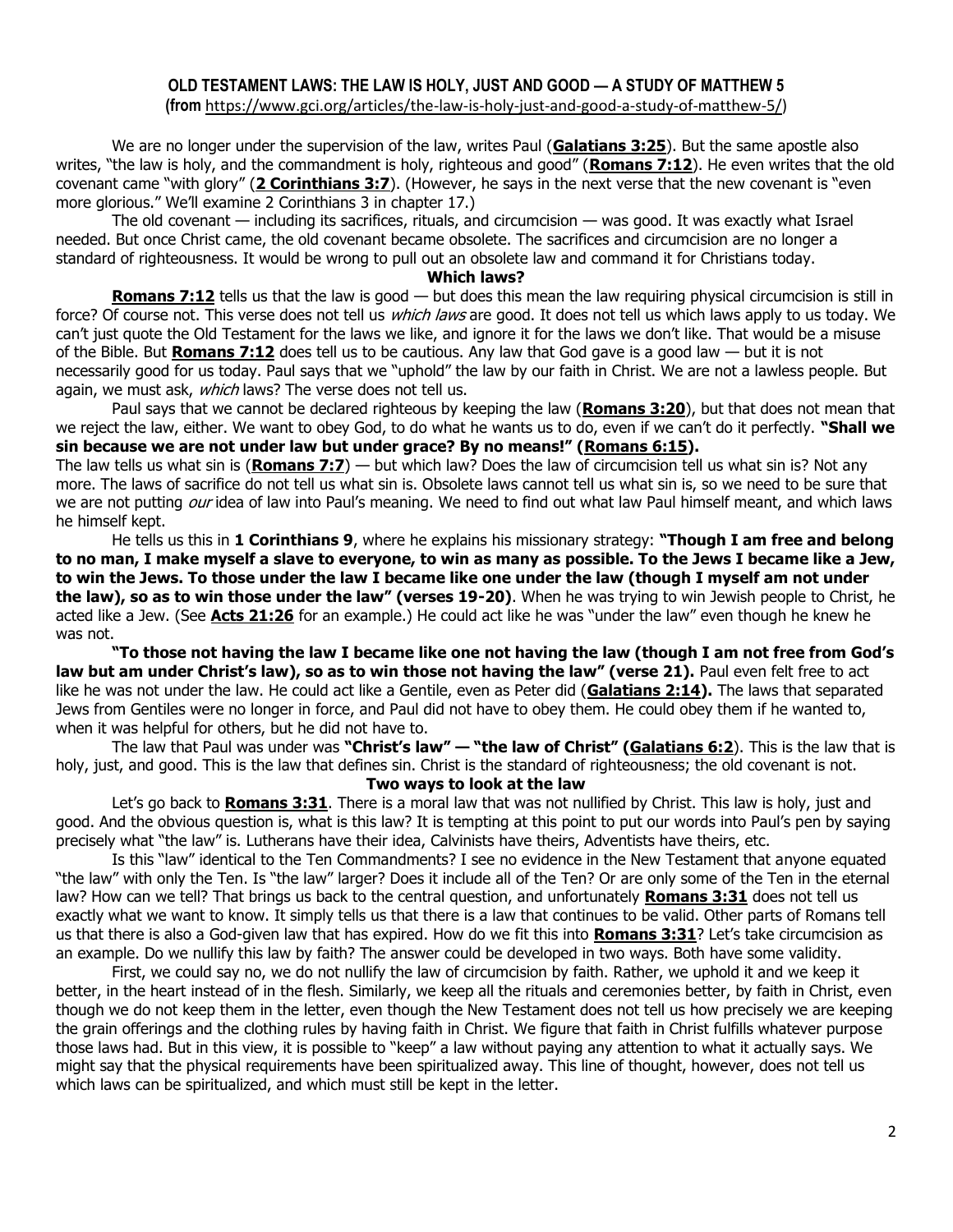The other approach is to say yes, the law of circumcision is nullified by faith, and we do not have to keep it. Although there may be theological continuity, there is no continuity in what we do in the flesh. But that still leaves us without a precise definition of "the law" that is not nullified. Does it include most of the Ten Commandments? Certainly. Paul quotes most of the Ten Commandments in Romans. But the still-valid law also includes **[Leviticus](https://biblia.com/bible/niv/Lev%2019.18b)** 

# **[19:18b,](https://biblia.com/bible/niv/Lev%2019.18b) [Deuteronomy 6:5,](https://biblia.com/bible/niv/Deut%206.5) [Micah 6:8](https://biblia.com/bible/niv/Micah%206.8)** and various other laws from other parts of the Old Testament.

So what is "the law" Paul is discussing in **[Romans](https://biblia.com/bible/niv/Rom%203.31) 3:31** and **[7:12](https://biblia.com/bible/niv/Romans%207.12)**? The context does not give us any reason to equate it with the Ten Commandments. Rather, it just gives us the general principle that the concept of law is still valid, and that God still has behavioral standards for his people. But precisely what those standards are, we cannot tell from these verses alone. **[Romans 3:31](https://biblia.com/bible/niv/Rom%203.31)** does not tell us whether the Sabbath, for example, is part of the non-nullified law, or part of the law that is no longer required. We will have to look at other verses.

### **Superior righteousness**

What did Jesus Christ mean when he said that he did not come to destroy the law? (**[Matthew 5:17](https://biblia.com/bible/niv/Matt%205.17)**) This verse from the Sermon on the Mount is sometimes used in support of old covenant laws. We need to see what Jesus said, and again, the *context* of the chapter will help us see what he meant.

Jesus begins this section of the Sermon with a caution: When you hear what I say, you might wonder if I am trying to eliminate the Scriptures. I'm not. I am doing and teaching exactly what the Scriptures say I should. What I say will be surprising, but don't get me wrong.

**"Do not think that I have come to abolish the Law or the Prophets; I have not come to abolish them but to fulfill them" (verse 17).** Many people focus here on the word Law, and assume that the question is whether Jesus will do away with Old Testament laws (plural). This makes the verse very difficult to understand, since everyone agrees that Jesus Christ caused *some* laws to become obsolete, and that this was part of his purpose. Just how many laws are involved may be disputed, but everyone agrees that Jesus came to abolish at least some laws.

But Jesus is not talking about laws. He is talking about the Law (singular) — the Torah, the first five books of the Scriptures. He is also talking about the Prophets, another major section of the Bible. This verse is not about individual laws, but about the Scriptures as a whole. Here is a valid paraphrase: Jesus did not come to do away with the Scriptures, but to fulfill them. This involved obedience, of course, but it went further. God wants his children to do more than follow rules. When Jesus fulfilled the Torah, it was not just a matter of obedience — he completed all that the Torah had ever pointed to. He did what Israel as a nation was not able to do.

### **Nothing will disappear until…**

Jesus said, **"I tell you the truth, until heaven and earth disappear, not the smallest letter, not the least stroke of a pen, will by any means disappear from the Law until everything is accomplished" (verse 18).** But Christians don't have to circumcise their children, build booths out of tree branches, and wear blue threads in tassels. Everyone agrees that we don't have to keep these laws. So what did Jesus mean when he said that none of the Law would disappear? For practical purposes, haven't those laws disappeared?

There are three basic approaches to this. First, we can recognize that these laws have not disappeared. They are still in the Torah — but being in Torah doesn't mean that we have to do them. This is true, but it does not seem to be what Jesus intended here.

A second approach is to say that Christians do keep these laws, but that we do so by having faith in Christ. We keep the law of circumcision in our hearts (**[Romans 1:29](https://biblia.com/bible/niv/Rom%201.29)**) and we keep all ritual laws through faith. This is true, but it also does not seem to be what Jesus was saying right here. His original audience could not have understood this.

A third approach is to observe that 1) none of the Law could become obsolete until everything was accomplished, and 2) everyone agrees that at least some of the Law has become obsolete. So we conclude 3) that everything was accomplished through Jesus' ministry, death and resurrection. Jesus fulfilled his mission, and the old covenant law is now obsolete, since it was originally planned to be in force only until he came.

There are many Old Testament laws that Christians do not have to keep, and **verses 17-20** do not tell us which laws are which. If we quote these verses only for the laws we happen to like, we are misusing these verses. They do not teach the permanent validity of all laws, because not all laws are permanent. We cannot take these verses out of context as if they taught the permanence of the Old Testament laws that we happen to support. They don't, because not all the laws are permanent. We come back again to the question of which laws are still in force, and again, this verse does not tell us.

### **These commandments**

Jesus then says, **"Anyone who breaks one of the least of these commandments and teaches others to do the same will be called least in the kingdom of heaven, but whoever practices and teaches these commands will be called great in the kingdom of heaven" (verse 19).**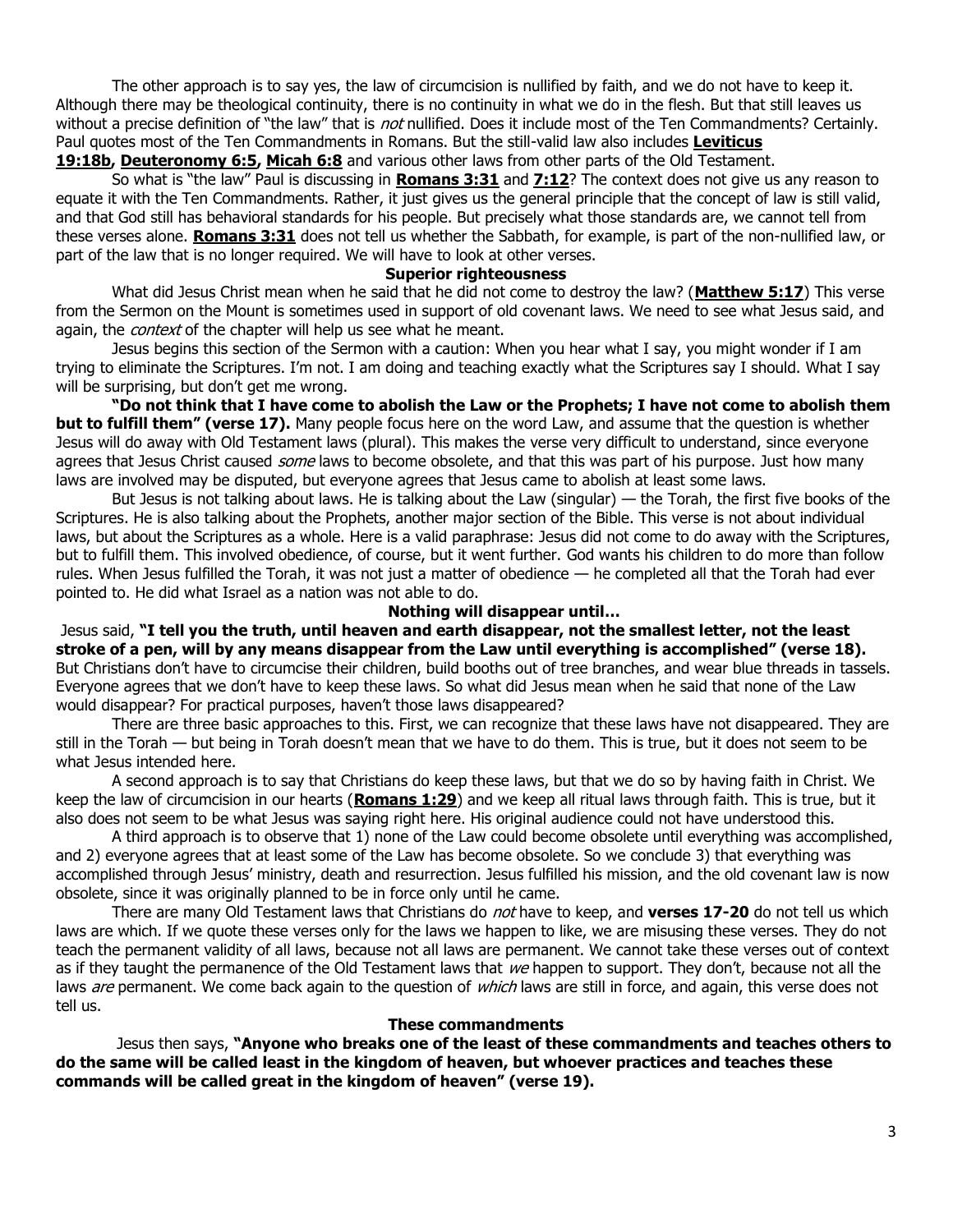What are "these" commandments? Is Jesus referring to commandments in the Law of Moses, or to his own commands, which he will soon give? We must take into account the fact that verse 19 begins with the word "therefore" (which the NIV does not translate).

There is a logical connection between verses 18 and 19. Is it, The Law will remain, so these commandments should be taught? That would imply that Jesus was talking about teaching all of the law. But there are commandments in the Torah that are obsolete and should not be taught as law today. So Jesus cannot be saying that we should teach all the laws of the Old Testament. That would contradict the rest of the New Testament.

More likely, the logical connection between verses 18 and 19 is different, focusing more on **"until all is accomplished,"** which is the closest phrase. The thought is like this: All the Law will remain until everything is accomplished, and therefore (since Jesus did accomplish everything), we are to teach these laws (the laws of Jesus that we will soon read) instead of the old laws that he criticizes. This makes better sense in the context of the sermon, and in the New Testament.

It is Jesus' commandments that should be taught (**[Matthew 7:24;](https://biblia.com/bible/niv/Matt%207.24) [28:20](https://biblia.com/bible/niv/Matthew%2028.20)**). Jesus explains why: **"For I tell you that unless your righteousness surpasses that of the Pharisees and the teachers of the law, you will certainly not enter the kingdom of heaven" ([Matthew 7:20\)](https://biblia.com/bible/niv/Matt%207.20).** The Pharisees were known for detailed obedience, tithing even on their herbs. But true righteousness is a matter of the heart, of a person's character, not just conforming to certain rules. Jesus is not saying that we need better obedience to the same laws, but rather obedience to *better* laws, and he will soon illustrate what he means.

But none of us are as righteous as we should be. We all need mercy, and we enter the kingdom not through our own righteousness, but through God's mercy, as Jesus explained in the beatitudes (**verse 7**). Paul explained it as the gift of righteousness, as justification by faith, as the perfect righteousness of Jesus being attributed to us as we become united to him through faith.

Here is a summary of this section: Do not think that Jesus came to abolish the Scriptures. He came to do what they said. Every law remained in force until Jesus accomplished all that he was sent to do. Now he gives a new standard of righteousness, and we must conform to his standard and teach it.

#### **But I say…**

Jesus then gives six contrasts between the old teachings and the new. Six times he quotes a traditional teaching, most often from the Torah itself, and six times he explains that *the old way is not enough*. He offers a more exacting standard of righteousness.

### **Do not despise**

**"You have heard that it was said to the people long ago, 'Do not murder, and anyone who murders will be subject to judgment'" (verse 21).** This is a quote from the Torah and a summary of its civil laws. People heard this when Scripture was read to them. (In the days before printing, people more often *heard* Scripture than they read it.) Who said this "to the people long ago"? God himself, at Mt. Sinai. Jesus is not quoting a distorted tradition of the Jews he is quoting God in the Torah. He then contrasts it with a more rigorous standard: **"But I tell you that anyone who is angry with his brother will be subject to judgment" (verse 22)**. Perhaps the Torah really meant this, but Jesus does not reason on that basis. He does not mention any authority for his teaching. It is true simply because he is the one who says it.

We will be judged on our anger. Someone who wants to kill, or wishes that someone else were dead, is a murderer in the heart, even if he or she is unable or unwilling to carry out the deed. However, not all anger is sin. Jesus himself was sometimes angry. Nevertheless, Jesus states it boldly: Anyone who is angry will be subject to divine judgment. The principle is stated in stark terms; the exceptions are not listed. Here and elsewhere in the sermon, we must realize that Jesus phrases his demands in an extreme form. We cannot lift sayings out of the sermon and act as if none of them have any exceptions.

Jesus then says, **"Again, anyone who says to his brother, 'Raca' [a term of derision], is answerable to the Sanhedrin. But anyone who says, 'You fool!' will be in danger of the fire of hell" (verse 22)**. Jesus is not referring new cases to the Jewish leaders. More likely, in the saying about "raca," he is quoting something that the scribes were already teaching. But he says that the penalty for evil attitudes goes much further than a civil court  $-$  it goes all the way to the final judgment.

But Jesus himself called people "fool" (**[Matthew 23:17](https://biblia.com/bible/niv/Matt%2023.17)**, same Greek word). We cannot take these sayings as legalistic rules that must be enforced to the letter. No, they are startling statements designed to make a point. Here, the point is that we should not despise other people. This principle is beyond the requirements of the Torah, but it is the true righteousness that characterizes the kingdom of God.

## **Two parables**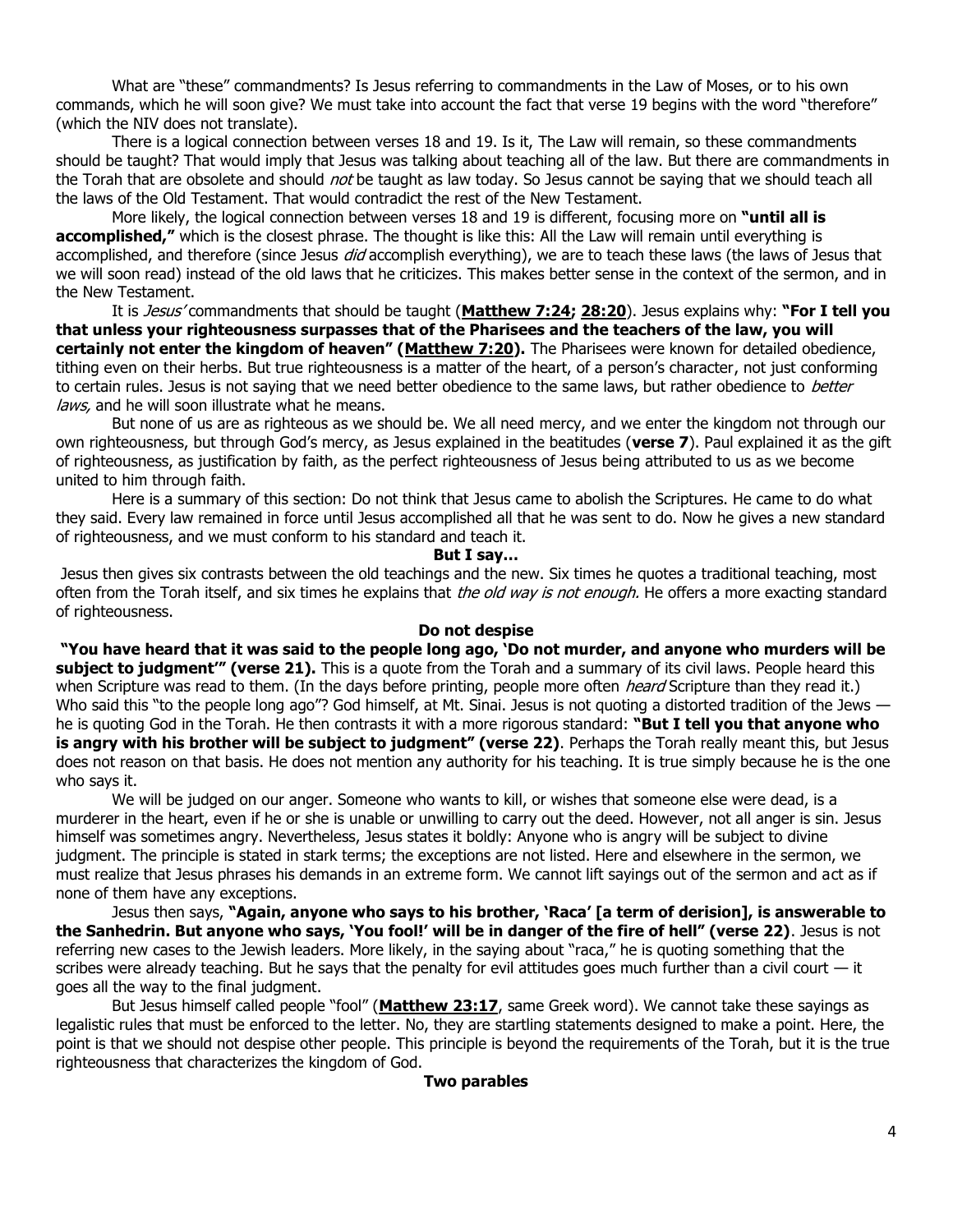## Jesus then gives two parables to illustrate**: "Therefore, if you are offering your gift at the altar and there remember that your brother has something against you, leave your gift there in front of the altar. First go and be reconciled to your brother; then come and offer your gift" (verses 23-24).**

Jesus lived in an old covenant age, and his mention here of old covenant laws about sacrifice does not mean that they are still in force today. His parable points out that interpersonal relationships have priority over sacrifices. If someone has something against you (whether justified or not), that person should have taken the first step, but if that person does not, do not wait. Take the initiative. However, it is not always possible. Jesus is not giving a new law, but stating a principle in bold terms: we should try to reconcile.

# **"Settle matters quickly with your adversary who is taking you to court. Do it while you are still with him on the way, or he may hand you over to the judge, and the judge may hand you over to the officer, and you may be thrown into prison. I tell you the truth, you will not get out until you have paid the last penny" (verses 25-26).**

It is not always possible to settle matters out of court, and we do not have to let false accusers get away with extortion. Again we see that we cannot treat Jesus' words as precise laws. Nor is he just giving us wise advice about how to stay out of debtors' prison. Rather, he is telling us to seek peace because that is the way of true righteousness.

#### **Do not lust**

**"You have heard that it was said, 'Do not commit adultery'" (verse 27)**. God said it on Mt. Sinai. But Jesus tells us **"that anyone who looks at a woman lustfully has already committed adultery with her in his heart."** The tenth commandment prohibited lust, but the seventh commandment did not. It prohibited "adultery" — a behavior that could be regulated by civil laws and penalties.

Jesus makes no attempt to have Scriptural support behind his teaching. He does not need it. He is the living Word, and has more authority than the written Word. His teaching falls into a pattern: The old law says one thing, but true righteousness requires much more. He then gives extreme statements to drive the point home. When it comes to adultery, he says, **"If your right eye causes you to sin, gouge it out and throw it away. It is better for you to lose one part of your body than for your whole body to be thrown into hell. And if your right hand causes you to sin, cut it off and throw it away. It is better for you to lose one part of your body than for your whole body to go into hell" (verses 29-30).**

Yes, it is better to lose a body part than to lose eternal life. But that is not really our choice, because eyes and hands cannot cause us to sin, and if we remove them, we have committed another sin. Sin originates in the heart, and what we need is a changed heart. Jesus' point is that we need surgery on our thoughts. We need extreme measures to eliminate sin.

### **Do not divorce**

**"It has been said, 'Anyone who divorces his wife must give her a certificate of divorce'" (verse 31)**. This refers to **[Deuteronomy 24:1-4](https://biblia.com/bible/niv/Deut%2024.1-4)**, which accepts the certificate of divorce as a custom among the Israelites. This law said that a woman could not be married to one man, then another, and then go back to the first man. Other than this rare situation, the law did not make any restrictions. The Law of Moses permitted divorce, but Jesus did not.

**"But I tell you that anyone who divorces his wife, except for marital unfaithfulness, causes her to become an adulteress, and anyone who marries the divorced woman commits adultery" (verse 32).** This is a hard saying, both to understand and to apply. Suppose an evil man puts away his wife for no reason at all. Is she automatically a sinner? And is it a sin for anyone to marry this victim of divorce?

It would be a mistake for us to treat Jesus' statement as an unalterable law. For one thing, Paul was inspired to realize that there is another legitimate exception for divorce (**[1 Corinthians 7:15](https://biblia.com/bible/niv/1%20Cor%207.15)**). Matthew 5 is not the last word on the subject of divorce. What we learn here is only part of the picture.

Jesus' saying here is a shocking statement designed to make a point — in this case, the point that divorce always involves sin. God intended for marriages to be life-long, and we must strive to keep them the way he intended. Jesus did not attempt to discuss what we should do when things go wrong.

#### **Do not swear**

**"Again, you have heard that it was said to the people long ago, 'Do not break your oath, but keep the oaths you have made to the Lord'" (verse 33).** These principles are taught in Scripture (**[Numbers](https://biblia.com/bible/niv/Num%2030.2)  [30:2;](https://biblia.com/bible/niv/Num%2030.2) [Deuteronomy 23:31](https://biblia.com/bible/niv/Deut%2023.31)**). But what the Torah clearly allowed, Jesus did not: **"But I tell you, Do not swear at all: either by heaven, for it is God's throne; or by the earth, for it is his footstool; or by Jerusalem, for it is the city of the Great King" ([Matthew 5:34-35\)](https://biblia.com/bible/niv/Matt%205.34-35).** Apparently the Jewish leaders allowed people to take oaths in these names, perhaps to avoid pronouncing the holy name of God.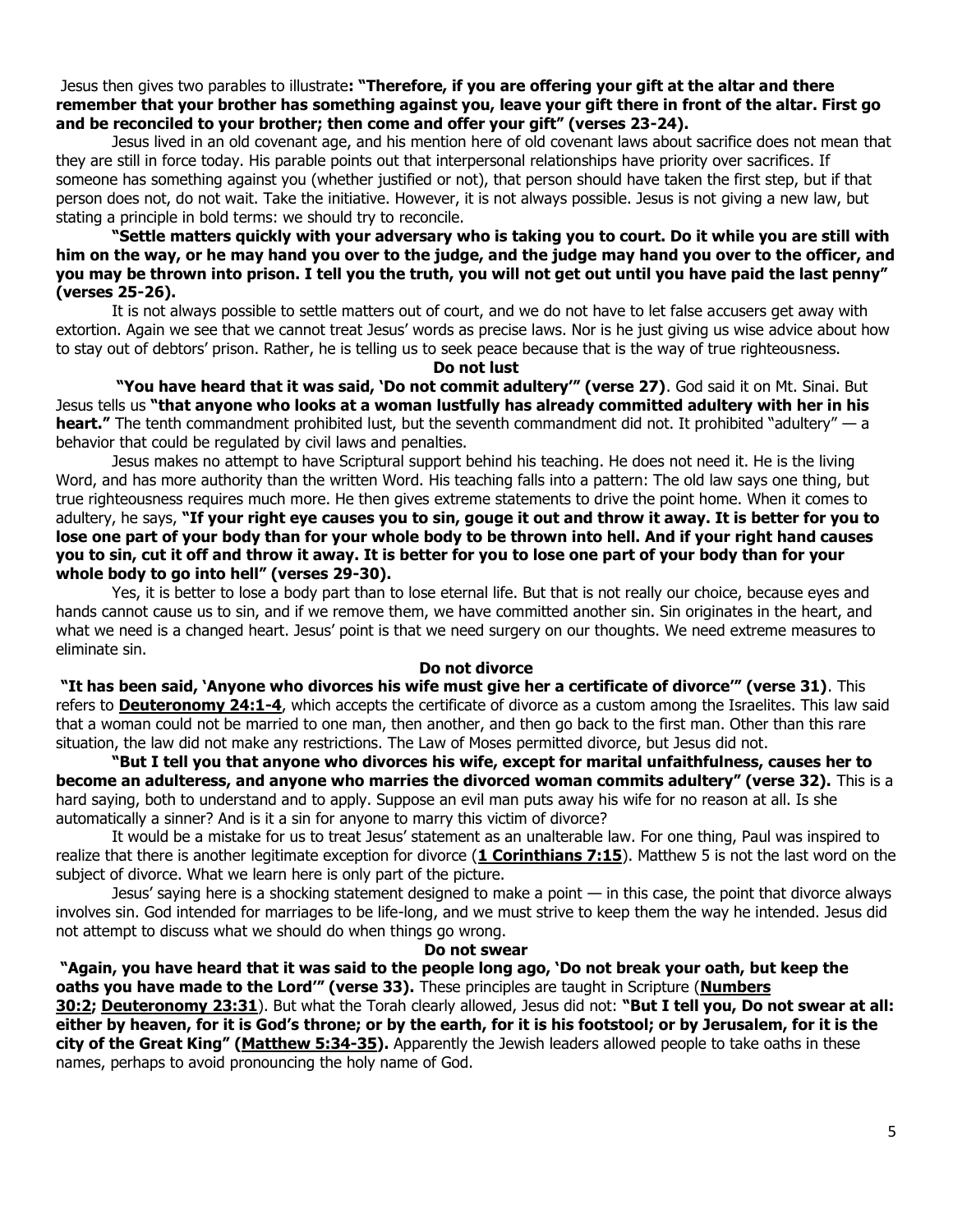### **"And do not swear by your head, for you cannot make even one hair white or black. Simply let your 'Yes' be 'Yes,' and your 'No,' 'No'; anything beyond this comes from the evil one" (verses 36-37).** The principle is simple: honesty — but it is made in a startling way.

Exceptions are allowed. Jesus himself said more than Yes and No. He often said Amen, Amen. He said that heaven and earth would pass away, but his words would not. He called God as witness that what he was saying was true. Paul also wrote some strong affirmations that were more than simply saying Yes (**[Romans 7:1;](https://biblia.com/bible/niv/Rom%207.1) [2 Corinthians 1:23](https://biblia.com/bible/niv/2%20Cor%201.23)**).

So we see again that we should not take the bold statements of the Sermon on the Mount as prohibitions that must be enforced exactly as written. We should have simple honesty, but we can on occasion emphasize the truth of what we are saying. In a court of law, to use a modern example, we are allowed to "swear" to tell the truth, and ask God to help us tell the truth. It is nitpicking to say that "affirm" is acceptable but "swear" is not. In a court of law, these words mean the same thing — and both are more than a simple Yes.

### **Do not seek revenge**

Jesus again quotes the Torah: **"You have heard that it was said, 'Eye for eye, and tooth for tooth'" (verse 38).** It is sometimes said that this was merely a maximum limit for vengeance in the Old Testament. It was indeed a maximum, but it was sometimes a minimum, too (**[Leviticus 24:19;](https://biblia.com/bible/niv/Lev%2024.19) [Deuteronomy 19:21](https://biblia.com/bible/niv/Deut%2019.21)**).

But what the Torah required, Jesus prohibited: **"But I tell you, Do not resist an evil person" (verse 39**). But Jesus himself resisted evil persons. He drove moneychangers out of the temple. The apostles resisted false teachers. Paul objected when soldiers started to flog him. Jesus' statement is again an exaggeration: It is permissible to resist evil persons. Jesus would allow us, for example, to resist evil persons by reporting crime to the police.

Jesus' next statements must be seen as exaggerations, too. That does not mean we can dismiss them as irrelevant. Rather, we must receive the principle, and we must allow it to challenge our behavior, without turning these rules into a new law-code as if exceptions were never allowed.

**"If someone strikes you on the right cheek, turn to him the other also."** In some circumstances, of course, it would be better to walk away, as Peter did (**[Acts 12:9\)](https://biblia.com/bible/niv/Acts%2012.9)**. Nor is it wrong to voice an objection, as Paul did **[\(Acts 23:3\)](https://biblia.com/bible/niv/Acts%2023.3)**. Jesus is teaching a principle, not a rule that must be kept in a rigid way.

"**And if someone wants to sue you and take your tunic, let him have your cloak as well. If someone forces you to go one mile, go with him two miles. Give to the one who asks you, and do not turn away from the one who wants to borrow from you" (verses 40-42).** If people sue you for ten thousand dollars, you do not have to give them twenty thousand. If someone steals your car, you do not have to give your truck as well. If a drunk asks for ten dollars, you do not have to give anything.

The point in Jesus' extreme sayings is not that we have to let people take advantage of us, nor that we should reward them for doing so. Rather, it is that we should not take revenge. Try to make peace; do not try to hurt others.

#### **Do not hate**

**"You have heard that it was said, 'Love your neighbor and hate your enemy'" (verse 43**). The Torah commands love, but it also commanded Israel to kill the Canaanites and to punish all evil-doers.

**"But I tell you: Love your enemies and pray for those who persecute you" (verse 44).** Jesus teaches a different way, a way not like the world. Why? What is the model for all this radical righteousness?

"**That you may be children of your Father in heaven" (verse 45**). We are to be like God is, and he loved his enemies so much that he sent his Son to die for them. We cannot send our children to die for our enemies, but we are to love our enemies and pray for them to be blessed. We fall short of the standard that Jesus says is right. But our frequent failures do not mean that we should quit trying.

Jesus reminds us that God **"causes his sun to rise on the evil and the good, and sends rain on the righteous and the unrighteous" (verse 45)**. He is merciful to all. **"If you love those who love you, what reward will you get? Are not even the tax collectors doing that? And if you greet only your brothers, what are you doing more than others? Do not even pagans do that?" (verses 46-47)**. We are called to do more than what is natural, more than unconverted people do. Our inability to be perfect does not change our calling to seek to improve. Our love for others is to be complete, to extend to all peoples, and that is what Jesus means when he says**, "Be perfect, therefore, as your heavenly Father is perfect" (verse 48).**

Do not think that Jesus came to do away with law entirely — but do not think that he came to make the old covenant permanent, either. Christians should obey God, but we obey according to the commands of Christ, not the laws of Moses. That is part of the Great Commission: **"Therefore go and make disciples of all nations, baptizing them in the name of the Father and of the Son and of the Holy Spirit, and teaching them to obey everything I have commanded you" ([Matthew 28:19-20\)](https://biblia.com/bible/niv/Matt%2028.19-20).** We are under the law of Christ, not the Law of Moses. Review 8

▪ God's law is still valid, but not all of his laws are.